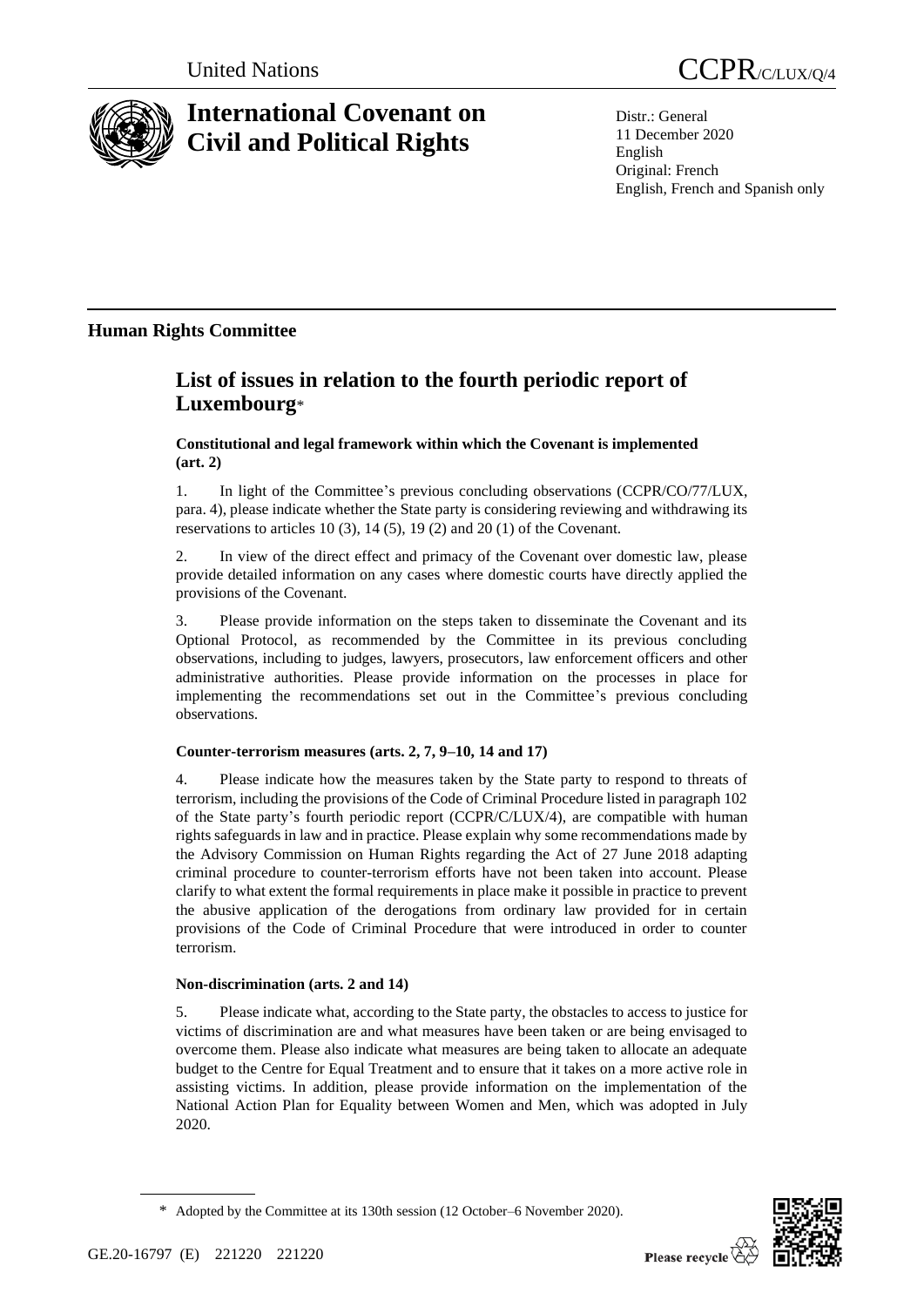#### **Discrimination against persons with disabilities (arts. 2 and 26)**

6. Please provide information on the entitlements enjoyed by persons with disabilities whose work capacity is reduced by less than the 30 per cent established in the law on workers with disabilities. Please also indicate the timeline for the adoption of bill No. 7346 on the accessibility of public places, public roads and multi-dwelling buildings for all and No. 7351 on the accessibility of websites and mobile applications of public sector organizations. Please clarify:

(a) Whether the bills will guarantee the right of access to the physical environment, transportation, information and communications, other facilities and services open or provided to the public and workplaces;

(b) Whether the draft provisions on the right to reasonable accommodation are in line with the Convention on the Rights of Persons with Disabilities.

#### **Discrimination against lesbian, gay, bisexual, transgender and intersex persons (arts. 2 and 26)**

7. Please provide updated information on the implementation of the National Plan of Action to Promote the Rights of Lesbian, Gay, Bisexual, Transgender and Intersex Persons, particularly with regard to the introduction of a legal ban on non-emergency "sex normalizing" medical treatment without the free and informed consent of the intersex person and the amendment of legislation that results in the restriction of the right to donate blood on the basis of sexual orientation alone. Furthermore, pending the adoption of relevant legislation, please indicate what mechanisms are in place to stop non-consensual sex-change surgery and to enable survivors of such surgery to obtain redress.

#### **States of emergency (art. 4)**

8. Please provide information on the implementation of the constitutional provisions on states of emergency since their adoption in 2017. Specifically, please describe in detail the restrictions on rights and freedoms that were introduced and explain how oversight of the strict necessity and proportionality of the derogating measures is ensured. Please explain how such oversight was carried out in the context of the state of emergency declared in response to the coronavirus disease (COVID-19) pandemic. In addition, please describe the mechanism, whether judicial or parliamentary, that has oversight over the decisions taken by the executive branch during a state of emergency.

#### **Right to life and prohibition of torture and other cruel, inhuman or degrading treatment (arts. 6–7)**

9. Please clarify whether the State party plans to provide for the protection of the right to life and the right of everyone to physical and mental integrity in the Constitution.

10. Please provide information on the steps taken by the State party to bring its legislation on the use of force, in particular the Act of 28 July 1973 regulating the use of weapons and other means of restraint by members of the security forces in the fight against crime, into line with international standards.

#### **Access to justice (arts. 2 and 14)**

11. Please explain why the practice of issuing "certificates of good character", which are often issued by the State party's authorities together with criminal records, has continued, even though such practice is not regulated and is not mentioned in the Act of 29 March 2013 on Criminal Records.

#### **Refugees and asylum seekers (arts. 7, 9–10, 12–14 and 24)**

12. Please indicate whether the State party is considering amending the Act of 29 August 2008 on the Free Movement of Persons and Immigration in order to remove certain obstacles faced by beneficiaries of international protection in the context of applications for family reunification.